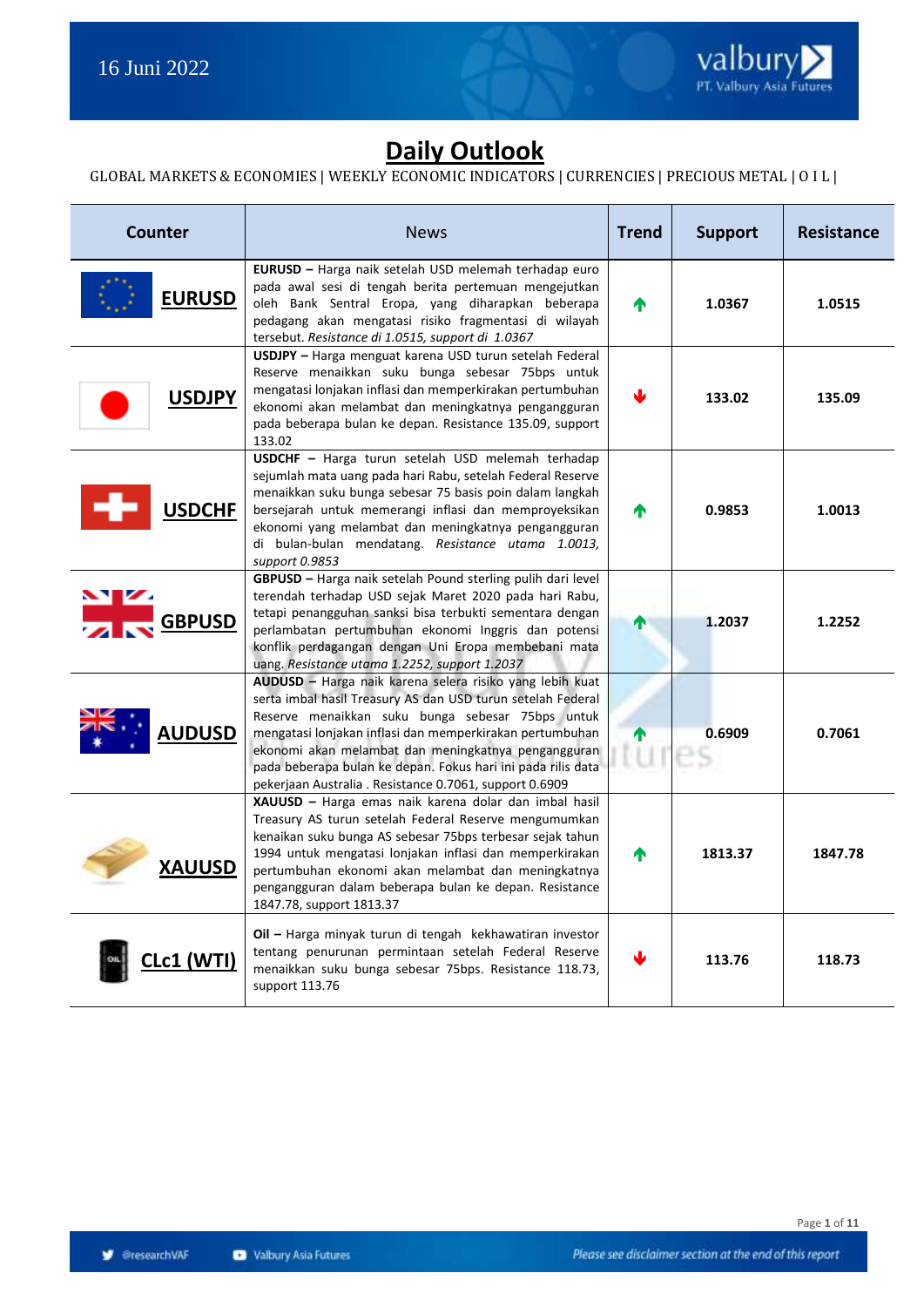#### **ECONOMIC INDICATORS**

| <b>DATE</b>   | <b>WIB</b>     | <b>CT</b><br>Y | <b>INDICATORS</b>                                                 | <b>PER</b> | <b>ACTUAL</b>   | <b>FORECA</b><br><b>ST</b>                           | PREV.           | REV.                                                 |
|---------------|----------------|----------------|-------------------------------------------------------------------|------------|-----------------|------------------------------------------------------|-----------------|------------------------------------------------------|
| Mon/13-Jun-22 | All            | AU             | <b>Bank Holiday (Queen's Birthday)</b>                            |            |                 |                                                      |                 |                                                      |
|               | 06:50          | JP             | BSI Large All Industry QoQ                                        | 2Q         |                 | $\overline{\phantom{a}}$                             | $-7.5$          | $\sim$                                               |
|               | 06:50          | JP             | BSI Large Manufacturing QoQ                                       | 2Q         | $-9.9$          | $\overline{\phantom{a}}$                             | $-7.6$          | $\overline{\phantom{a}}$                             |
|               | 13:00          | GB             | Monthly GDP (3M/3M)                                               | Apr        | 0.2%            | 0.4%                                                 | 0.8%            |                                                      |
|               | 13:00          | GB             | Monthly GDP (MoM)                                                 | Apr        | $-0.3%$         | 0.1%                                                 | $-0.1%$         | $\sim$ $\sim$                                        |
|               | 13:00          | GB             | <b>Construction Output MoM</b>                                    | Apr        | $-0.4%$         | $-0.5%$                                              | 1.7%            | $\sim$                                               |
|               | 13:00<br>13:00 | GB<br>GB       | <b>Construction Output YoY</b><br>Industrial Production MoM       | Apr<br>Apr | 3.9%<br>$-0.6%$ | 3.8%<br>0.2%                                         | 4.7%<br>$-0.2%$ | $\overline{\phantom{a}}$<br>$\overline{\phantom{a}}$ |
|               | 13:00          | GB             | <b>Industrial Production YoY</b>                                  | Apr        | 0.7%            | 1.7%                                                 | 0.7%            | $\sim$                                               |
|               | 13:00          | GB             | Manufacturing Production MoM                                      | Apr        | $-1%$           | 0.2%                                                 | $-0.2%$         | $\sim$ $\sim$                                        |
|               | 13:00          | GB             | Manufacturing Production YoY                                      | Apr        | 0.5%            | 1.8%                                                 | 1.9%            | $\overline{\phantom{a}}$                             |
|               | 13:00          | GB             | Index of Services MoM                                             | Apr        |                 | $\overline{\phantom{a}}$                             | $-0.2%$         | $\overline{\phantom{a}}$                             |
|               | 13:00          | GB             | Index of Services 3M/3M                                           | Apr        | 0.0%            | 0.1%                                                 | 0.4%            | $\sim$                                               |
|               | 13:00          | GB             | Visible Trade Balance GBP/Mn                                      | Apr        | £-20893m        | £-22500m                                             | £-<br>23897m    | $\overline{\phantom{a}}$                             |
|               | 13:00          | GB             | Trade Balance Non EU GBP/Mn                                       | Apr        | £-10988m        | --                                                   | £-<br>13804m    | $\sim$                                               |
|               | 13:00          | GB             | Trade Balance GBP/Mn                                              | Apr        |                 | $\overline{\phantom{a}}$                             | $f -$<br>11552m | $\hspace{0.05cm} \ldots$                             |
|               | 15:00          | EZ             | ECB's Holzmann Speaks at IMF Austria IV-Consultation in<br>Vienna |            |                 |                                                      |                 |                                                      |
|               | 15:00          | EZ             | <b>ECB's Simkus Speaks</b>                                        |            |                 |                                                      |                 |                                                      |
|               | 18:00          | EZ             | <b>ECB's Guindos Speaks</b>                                       |            |                 |                                                      |                 |                                                      |
| Tue/14-Jun-22 | 01:00          | US             | Fed's Brainard Discusses Community Reinvestment Act               |            |                 |                                                      |                 |                                                      |
|               | 08:00          | KR             | BOK Minutes of May Policy Meeting                                 |            |                 |                                                      |                 |                                                      |
|               | 08:30          | AU             | <b>NAB Business Conditions</b>                                    | May        | 16              | $\overline{\phantom{a}}$                             | 20              | 19                                                   |
|               | 08:30<br>11:30 | AU<br>JP       | <b>NAB Business Confidence</b>                                    | May<br>Apr | 6<br>0.0%       | $\overline{\phantom{a}}$<br>$\overline{\phantom{a}}$ | 10<br>$-1.6%$   | $\sim$ $\sim$<br>$\mathcal{L}_{\mathcal{A}}$         |
|               | 11:30          | JP             | Capacity Utilization MoM<br>Industrial Production MoM             | Apr F      | $-1.5%$         | $-1.3%$                                              | $-1.3%$         | 0.3%                                                 |
|               | 11:30          | JP             | <b>Industrial Production YoY</b>                                  | Apr F      | $-4.9%$         |                                                      | $-4.8%$         | $-1.7%$                                              |
|               | 13:00          | DE             | CPI MoM                                                           | May F      | 0.9%            | 0.9%                                                 | 0.9%            | 0.8%                                                 |
|               | 13:00          | DE             | <b>CPI YoY</b>                                                    | May F      | 7.9%            | 7.9%                                                 | 7.9%            | 7.4%                                                 |
|               | 13:00          | DE             | CPI EU Harmonized MoM                                             | May F      | 1.1%            | 1.1%                                                 | 1.1%            | 0.7%                                                 |
|               | 13:00          | DE             | CPI EU Harmonized YoY                                             | May F      | 8.7%            | 8.7%                                                 | 8.7%            | 7.8%                                                 |
|               | 13:00          | GB             | Payrolled Employees Monthly Change                                | May        |                 | $\overline{\phantom{a}}$                             | 121k            | $\mathbb{Z}^2$                                       |
|               | 13:00          | GB             | <b>Claimant Count Rate</b>                                        | May        |                 | $\sim$                                               | 4.1%            | $\overline{\phantom{a}}$                             |
|               | 13:00          | GB             | Jobless Claims Change                                             | May        | $-19.7k$        | $-49.4k$                                             | $-56.9k$        | $-65.5k$                                             |
|               | 13:00          | GB             | Average Weekly Earnings 3M/YoY                                    | Apr        | 6.8%            | 7.6%                                                 | 7%              | $\overline{\phantom{a}}$                             |
|               | 13:00          | GB             | Weekly Earnings ex Bonus 3M/YoY                                   | Apr        | 4.2%            | 4%                                                   | 4.2%            | $\sim$                                               |
|               | 13:00          | GB             | ILO Unemployment Rate 3Mths                                       | Apr        | 3.8%            | 3.6%                                                 | 3.7%            | $\overline{\phantom{a}}$                             |
|               | 13:00<br>15:30 | GB<br>HК       | Employment Change 3M/3M<br><b>Industrial Production YoY</b>       | Apr<br>1Q  | 177k<br>$-1.2%$ | 105k<br>$\overline{\phantom{a}}$                     | 83k<br>5.8%     | $\overline{\phantom{a}}$<br>$\overline{\phantom{a}}$ |
|               | 15:30          | HК             | PPI YoY                                                           | 1Q         |                 | $\overline{\phantom{a}}$                             | 1.2%            | $\sim$                                               |
|               | 16:00          | EZ             | <b>ZEW Survey Expectations</b>                                    | Jun        | $-28$           | $\overline{\phantom{a}}$                             | $-29.5$         | $\sim$                                               |
|               | 16:00          | DE             | <b>ZEW Survey Expectations</b>                                    | Jun        | $-28$           | $-27.5$                                              | $-34.3$         | $\overline{\phantom{a}}$                             |
|               | 16:00          | DE             | ZEW Survey Current Situation                                      | Jun        | $-27.6$         | $-31$                                                | $-36.5$         | $\overline{\phantom{a}}$                             |
|               | 17:00          | US             | <b>NFIB Small Business Optimism</b>                               | May        | 93.1            | 93                                                   | 93.2            | $\hspace{0.05cm} \ldots$                             |
|               | 19:30          | СA             | Manufacturing Sales MoM                                           | Apr        | 1.7%            | 1.6%                                                 | 3.5%            | $\overline{\phantom{a}}$                             |
|               | 19:30          | US             | PPI Final Demand MoM                                              | May        | 0.8%            | 0.8%                                                 | 0.5%            | 0.4%                                                 |
|               | 19:30          | US             | PPI Ex Food and Energy MoM                                        | May        | 0.5%            | 0.6%                                                 | 0.4%            | 0.2%                                                 |
|               | 19:30          | US             | PPI Ex Food, Energy, Trade MoM                                    | May        |                 | 0.5%                                                 | 0.6%            |                                                      |
|               | 19:30          | US             | PPI Final Demand YoY                                              | May        | 10.8%           | 10.9%                                                | 11%             | 10.9%                                                |
|               | 19:30<br>19:30 | US<br>US       | PPI Ex Food and Energy YoY<br>PPI Ex Food, Energy, Trade YoY      | May<br>May | 8.3%            | 8.6%<br>$\overline{\phantom{a}}$                     | 8.8%<br>6.9%    | 8.6%<br>$\overline{\phantom{a}}$                     |
|               |                |                |                                                                   |            |                 |                                                      |                 |                                                      |
| Wed/15-Jun-22 | 00:00          | EZ             | <b>ECB's Schnabel Speaks</b>                                      |            |                 |                                                      |                 |                                                      |
|               | 05:45          | ΝZ             | BoP Current Account Balance NZD                                   | 1Q         | $-6.14b$        | $-5.50b$                                             | -7.261b         | $-7.34b$                                             |
|               | 05:45          | ΝZ             | Current Account GDP Ratio YTD                                     | 1Q         | $-6.50%$        | $-6.30%$                                             | $-5.80%$        |                                                      |
|               | 06:00          | KR             | Unemployment rate SA                                              | May<br>Apr | 2.8%            | 2.7%                                                 | 2.7%            | $\overline{\phantom{a}}$                             |
|               | 06:50          | JP             | Core Machine Orders MoM                                           |            | 10.8%           | $-1.5%$                                              | 7.1%            | $\overline{\phantom{a}}$                             |
|               | 06:50          | JP             | Core Machine Orders YoY                                           | Apr        | 19%             | 5.3%                                                 | 7.6%            | $\overline{\phantom{a}}$                             |
|               | 07:30          | AU             | Westpac Consumer Conf Index                                       | Jun        | 86.4            |                                                      | 90.4            | $\overline{\phantom{a}}$                             |
|               | 07:30          | AU             | Westpac Consumer Conf SA MoM                                      | Jun        | $-4.5%$         | $\overline{\phantom{a}}$                             | $-5.6%$         | $\overline{\phantom{a}}$                             |
|               | 09:00          | CN             | Industrial Production YoY                                         | May        | 0.7%            | $-0.7%$                                              | $-2.9%$         | $\overline{\phantom{a}}$                             |
|               | 09:00          | CN             | Industrial Production YTD YoY                                     | May        | 3.3%            | 3.1%                                                 | 4%              | $\overline{\phantom{a}}$                             |
|               | 09:00          | CN             | Retail Sales YoY                                                  | May        | $-6.7%$         | $-7.1%$                                              | $-11.1%$        | $\overline{\phantom{a}}$                             |
|               | 09:00          | CN             | Retail Sales YTD YoY                                              | May        | $-1.51%$        | $-1.7%$                                              | $-0.2%$         | $-0.17%$                                             |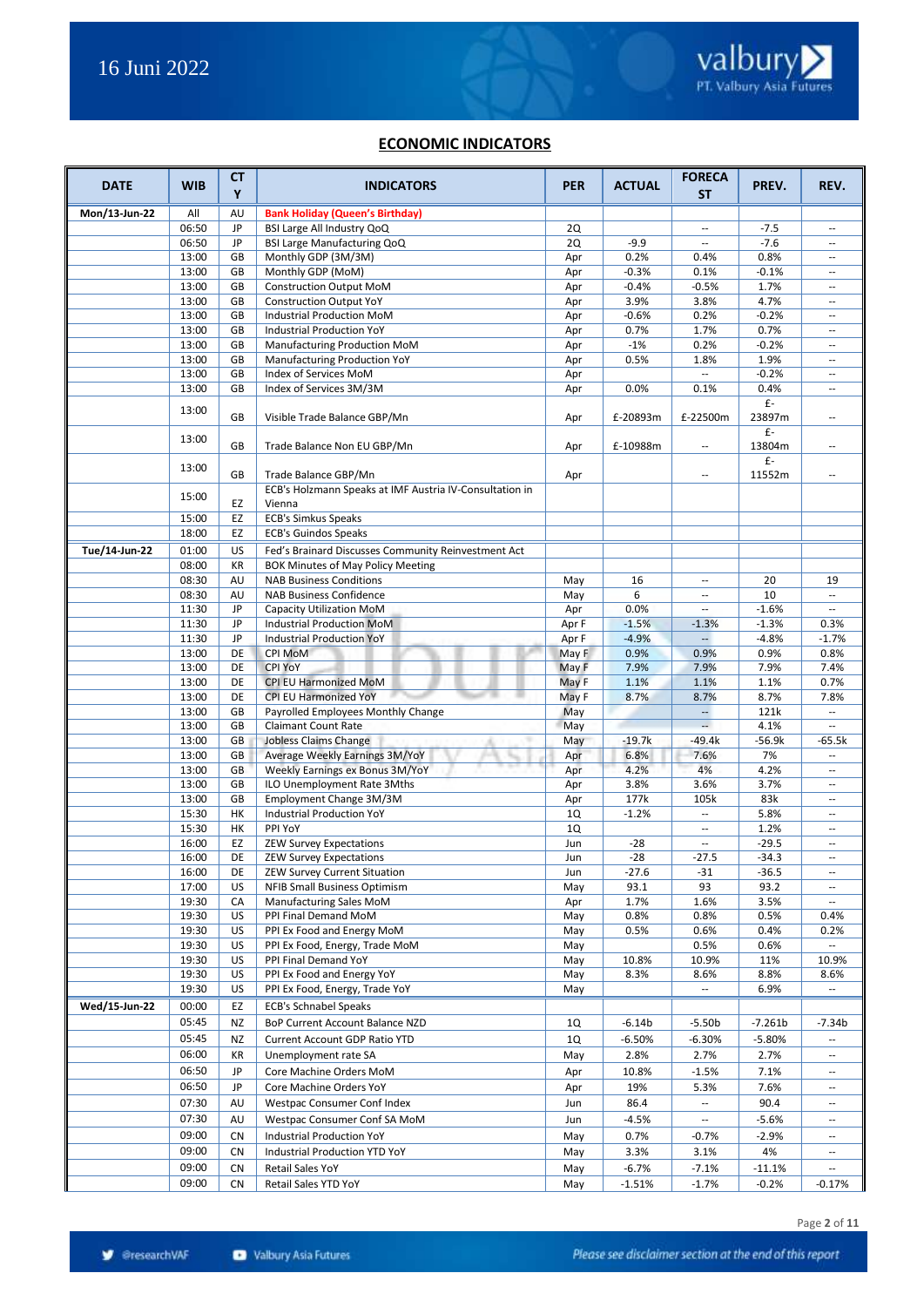|               | 09:00 | CN | Surveyed Jobless Rate                           | May      | 5.9%               | 6.1%                     | 6.1%                 | $\overline{\phantom{a}}$                            |
|---------------|-------|----|-------------------------------------------------|----------|--------------------|--------------------------|----------------------|-----------------------------------------------------|
|               | 11:30 | JP | Tertiary Industry Index MoM                     | Apr      | 0.7%               | 0.8%                     | 1.3%                 | $\overline{\phantom{a}}$                            |
|               | 13:30 | СH | Producer & Import Prices MoM                    | May      | 0.9%               | $\overline{\phantom{a}}$ | 1.3%                 | $\overline{\phantom{a}}$                            |
|               | 13:30 | СH | Producer & Import Prices YoY                    | May      | 6.9%               | $\overline{\phantom{a}}$ | 6.0%                 | 6.7%                                                |
|               | 14:00 | CH | SECO June 2022 Economic Forecasts               |          |                    |                          |                      |                                                     |
|               | 16:00 | EZ | Industrial Production SA MoM                    | Apr      | 0.4%               | 0.5%                     | $-1.8%$              | $-1.4%$                                             |
|               | 16:00 | EZ | Industrial Production WDA YoY                   | Apr      | $-2%$              | $-1.1%$                  | $-0.8%$              | $-0.5%$                                             |
|               | 16:00 | EZ | Trade Balance SA                                | Apr      |                    | $\overline{\phantom{a}}$ | $-17.6b$             | $\overline{\phantom{a}}$                            |
|               | 16:00 | EZ | Trade Balance NSA                               | Apr      | €-32.4b            | $\mathbf{u}$             | €-16.4b              | $\sim$                                              |
|               | 16:15 | EZ |                                                 |          |                    |                          |                      |                                                     |
|               | 19:15 | СA | ECB's Nagel speaks at Young Factor web event    |          | 287.3k             | 252.6k                   | 267.3k               | $\sim$                                              |
|               | 19:30 |    | <b>Housing Starts</b>                           | May      |                    |                          |                      |                                                     |
|               |       | EZ | ECB's De Cos speaks at Young Factor web event   |          |                    |                          |                      |                                                     |
|               | 19:30 | US | <b>Empire Manufacturing</b>                     | Jun      | $-1.2$             | 3                        | $-11.6$              | $\overline{\phantom{a}}$                            |
|               | 19:30 | US | Retail Sales Advance MoM                        | May      | $-0.3%$            | 0.2%                     | 0.9%                 | 0.7%                                                |
|               | 19:30 | US | Retail Sales Ex Auto MoM                        | May      | 0.5%               | 0.8%                     | 0.6%                 | 0.4%                                                |
|               | 19:30 | US | Retail Sales Ex Auto and Gas                    | May      | 0.1%               | 0.5%                     | 1%                   | 0.8%                                                |
|               | 19:30 | US | Retail Sales Control Group                      | May      | 0.0%               | 0.5%                     | 1%                   | 0.5%                                                |
|               | 19:30 | US | Import Price Index MoM                          | May      | 0.6%               | 1.1%                     | 0.0%                 | 0.4%                                                |
|               | 19:30 | US | Import Price Index ex Petroleum MoM             | May      |                    | 0.7%                     | 0.4%                 | $\overline{\phantom{a}}$                            |
|               | 19:30 | US | Import Price Index YoY                          | May      | 11.7%              | $\overline{\phantom{a}}$ | 12%                  | $\overline{\phantom{a}}$                            |
|               | 19:30 | US | <b>Export Price Index MoM</b>                   | May      | 2.8%               | 1.3%                     | 0.6%                 | 0.8%                                                |
|               | 19:30 | US | <b>Export Price Index YoY</b>                   | May      | 18.9%              | $\overline{\phantom{a}}$ | 18%                  |                                                     |
|               | 20:00 | СA | <b>Existing Home Sales MoM</b>                  | May      |                    | $\overline{\phantom{a}}$ | $-12.6%$             | $\overline{\phantom{a}}$                            |
|               | 20:00 | EZ | <b>ECB's Panetta Speaks</b>                     |          |                    |                          |                      |                                                     |
|               | 20:15 | EZ | ECB's Knot speaks at Young Factor web event     |          |                    |                          |                      |                                                     |
|               | 21:00 | US | <b>Business Inventories</b>                     | Apr      | 1.2%               | 1.2%                     | 2%                   | 2.4%                                                |
|               | 21:00 | US | <b>NAHB Housing Market Index</b>                | Jun      | 67                 | 68                       | 69                   |                                                     |
|               | 21:15 | EZ | ECB's Centeno speaks at Young Factor web event  |          |                    |                          |                      |                                                     |
|               | 21:30 | US | DOE U.S. Crude Oil Inventories                  | Jun-10   | 1956k              | -1314k                   | 2025k                |                                                     |
|               | 21:30 | US | DOE Cushing OK Crude Inventory                  | Jun-10   | $-826k$            | $\overline{\phantom{a}}$ | $-1593k$             | $\sim$ $\sim$                                       |
|               | 21:30 | US | DOE U.S. Gasoline Inventories                   | Jun-10   | $-71k$             | 1066k                    | $-812k$              | $\hspace{0.05cm} \ldots$                            |
|               | 21:30 | US | DOE U.S. Distillate Inventory                   | Jun-10   | 725k               | 292k                     | 2592k                | $\hspace{0.05cm} \ldots$                            |
|               | 21:30 | US | DOE U.S. Refinery Utilization                   | $Jun-10$ | $-0.5%$            | 0.5%                     | 1.6%                 | $\hspace{0.05cm} -\hspace{0.05cm} -\hspace{0.05cm}$ |
|               | 23:00 | EZ | <b>ECB's Lagarde Speaks</b>                     |          |                    |                          |                      |                                                     |
| Thu/16-Jun-22 | 01:00 | US | <b>FOMC Rate Decision (Lower Bound)</b>         | Jun-15   | 1.50%              | 1.25%                    | 0.75%                | $\sim$ $\sim$                                       |
|               | 01:00 | US | FOMC Rate Decision (Upper Bound)                | Jun-15   | 1.75%              | 1.50%                    | 1.00%                | $\overline{\phantom{a}}$                            |
|               | 01:00 | US | Interest on Reserve Balances Rate               | Jun-16   |                    | $\sim$                   | 0.90%                | $\overline{\phantom{a}}$                            |
|               |       |    | Fed Chair Holds Press Conference Following FOMC |          |                    |                          |                      |                                                     |
|               | 01:30 | US | Meeting                                         |          |                    | зc                       |                      |                                                     |
|               | 03:00 | US | Net Long-term TIC Flows                         | Apr      | \$87.7b            | ш.                       | \$23.1 <sub>b</sub>  |                                                     |
|               | 03:00 | US | <b>Total Net TIC Flows</b>                      | Apr      | \$1.3 <sub>b</sub> | $\overline{\phantom{a}}$ | \$149.2 <sub>b</sub> | \$108.7b                                            |
|               | 04:00 | КR | Export Price Index MoM                          | May      |                    | $\overline{\phantom{a}}$ | 1%                   |                                                     |
|               | 04:00 | KR | Export Price Index YoY                          | May      | 23.5%              | $\mathbf{u}$             | 21.4%                | $\sim$                                              |
|               | 04:00 | KR | Import Price Index MoM                          | May      |                    | $\overline{\phantom{a}}$ | $-0.9%$              | $\overline{\phantom{a}}$                            |
|               | 04:00 | KR | Import Price Index YoY                          | May      | 36.3%              | $\overline{\phantom{a}}$ | 35%                  | $\overline{\phantom{a}}$                            |
|               | 05:45 | NZ | GDP SA QoQ                                      | 1Q       |                    | 0.5%                     | 3%                   | $\overline{\phantom{a}}$                            |
|               | 05:45 | NZ | <b>GDP YoY</b>                                  | 1Q       |                    | 2.3%                     | 3.1%                 | $\overline{\phantom{a}}$                            |
|               | 06:50 | JP | Imports YoY                                     | May      |                    | 43.7%                    | 28.2%                | 28.3%                                               |
|               | 06:50 | JP | <b>Trade Balance</b>                            | May      |                    | $-42063.8b$              | $-4839.2b$           | -¥842.8b                                            |
|               |       |    |                                                 |          |                    |                          |                      |                                                     |
|               | 06:50 | JP | <b>Trade Balance Adjusted</b>                   | May      |                    | -¥1704.5b                | ¥1618.9b             | $\overline{\phantom{a}}$                            |
|               | 06:50 | JP | <b>Exports YoY</b>                              | May      |                    | 16.3%                    | 12.5%                | $\hspace{0.05cm} \ldots$                            |
|               | 08:00 | AU | <b>Consumer Inflation Expectation</b>           | Jun      |                    | $\overline{\phantom{a}}$ | 5%                   | $\overline{\phantom{a}}$                            |
|               | 08:30 | AU | Part Time Employment Change                     | May      |                    | $\overline{\phantom{a}}$ | $-88.4k$             | $\overline{\phantom{a}}$                            |
|               | 08:30 | AU | Full Time Employment Change                     | May      |                    | $\overline{\phantom{a}}$ | 92.4k                | $\overline{\phantom{a}}$                            |
|               | 08:30 | AU | <b>Employment Change</b>                        | May      |                    | 25.0k                    | 4.0k                 | $\overline{\phantom{a}}$                            |
|               | 08:30 | AU | Participation Rate                              | May      |                    | 66.4%                    | 66.3%                | $\overline{\phantom{a}}$                            |
|               | 08:30 | AU | Unemployment Rate                               | May      |                    | 3.8%                     | 3.9%                 | $\overline{\phantom{a}}$                            |
|               | 14:00 | EZ | ECB's Visco speaks at Young Factor web event    |          |                    |                          |                      |                                                     |
|               | 14:30 | CH | <b>SNB Policy Rate</b>                          | Jun-16   |                    | -0.75%                   | $-0.75%$             | $\overline{\phantom{a}}$                            |
|               | 14:30 |    |                                                 |          |                    |                          |                      |                                                     |
|               | 14:45 | CH | SNB Sight Deposit Interest Rate                 | Jun-16   |                    | $-0.75%$                 | $-0.75%$             |                                                     |
|               |       | EZ | ECB's Villeroy speaks at Young Factor web event |          |                    |                          |                      |                                                     |
|               | 14:50 | EZ | <b>ECB's Panetta Speaks</b>                     |          |                    |                          |                      |                                                     |
|               | 15:00 | EZ | ECB's Vasle Speaks Slovenian Banking Conference |          |                    |                          |                      |                                                     |
|               | 15:30 | EZ | ECB's Guindos speaks at Young Factor web event  |          |                    |                          |                      |                                                     |
|               | 16:30 | EZ | ECB's Knot speaks at Young Factor web event     |          |                    |                          |                      |                                                     |

Page **3** of **11**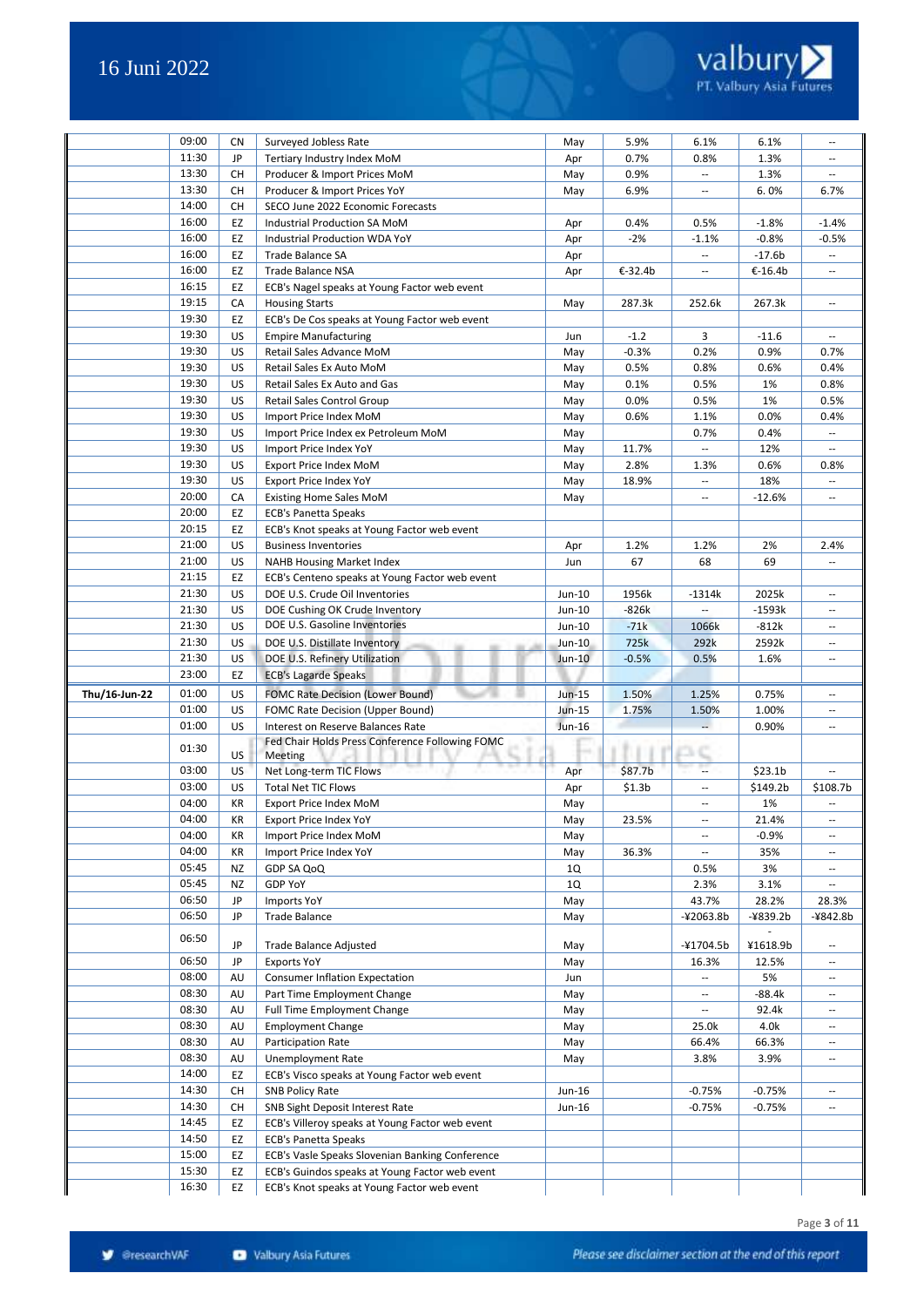

|               | 16:30 | EZ        | ECB's Centeno speaks at Young Factor web event      |          |                          |                          |                          |
|---------------|-------|-----------|-----------------------------------------------------|----------|--------------------------|--------------------------|--------------------------|
|               | 16:30 | EZ        | ECB's De Cos speaks at Young Factor web event       |          |                          |                          |                          |
|               | 18:00 | GB        | Bank of England Bank Rate                           | Jun-16   | 1.25%                    | 1.00%                    | $\overline{\phantom{a}}$ |
|               | 19:30 | CA        | Wholesale Trade Sales MoM                           | Apr      |                          | 0.30%                    | $\overline{a}$           |
|               | 19:30 | US        | <b>Building Permits</b>                             | May      | 1790k                    | 1819k                    | 1823k                    |
|               | 19:30 | <b>US</b> | <b>Building Permits MoM</b>                         | May      | $-1.8%$                  | $-3.2%$                  | $-3%$                    |
|               | 19:30 | <b>US</b> | <b>Housing Starts</b>                               | May      | 1714k                    | 1724k                    | --                       |
|               | 19:30 | US        | <b>Housing Starts MoM</b>                           | May      | $-0.6%$                  | $-0.2%$                  | $\overline{\phantom{a}}$ |
|               | 19:30 | US        | Philadelphia Fed Business Outlook                   | Jun      | 5                        | 2.6                      | $\overline{\phantom{a}}$ |
|               | 19:30 | US        | <b>Initial Jobless Claims</b>                       | $Jun-11$ | --                       | 229k                     | $\overline{\phantom{a}}$ |
|               | 19:30 | US        | <b>Continuing Claims</b>                            | $Jun-04$ | --                       | 1306k                    | $-$                      |
| Fri/17-Jun-22 | N/A   | <b>JP</b> | <b>BOJ Policy Balance Rate</b>                      | Jun-17   | --                       | $-0.10%$                 | $\overline{\phantom{a}}$ |
|               | N/A   | <b>JP</b> | <b>BOJ 10-Yr Yield Target</b>                       | Jun-17   | --                       | 0.00%                    | --                       |
|               | 05:30 | <b>NZ</b> | <b>BusinessNZ Manufacturing PMI</b>                 | May      | ۰.                       | 51.2                     | ÷                        |
|               | 13:00 | GB        | Retail Sales Inc Auto Fuel MoM                      | May      | --                       | 1.4%                     | $\overline{\phantom{a}}$ |
|               | 13:00 | GB        | Retail Sales Inc Auto Fuel YoY                      | May      | --                       | $-4.9%$                  | --                       |
|               | 13:00 | GB        | Retail Sales Ex Auto Fuel MoM                       | May      | --                       | 1.4%                     | $\overline{\phantom{a}}$ |
|               | 13:00 | GB        | Retail Sales Ex Auto Fuel YoY                       | May      | $\overline{a}$           | $-6.1%$                  |                          |
|               | 15:30 | <b>HK</b> | Unemployment Rate SA                                | May      | --                       | 5.4%                     | $\overline{\phantom{a}}$ |
|               | 16:00 | EZ        | <b>Construction Output MoM</b>                      | Apr      | --                       | 0.0%                     | $\overline{\phantom{a}}$ |
|               | 16:00 | EZ        | <b>Construction Output YoY</b>                      | Apr      | --                       | 3.3%                     | --                       |
|               | 16:00 | EZ        | CPI YoY                                             | May F    | 8.1%                     | 7.4%                     | 7.4%                     |
|               | 16:00 | EZ        | CPI MoM                                             | May F    | 0.8%                     | 0.8%                     | --                       |
|               | 16:00 | EZ        | CPI Core YoY                                        | May F    | 3.8%                     | 3.8%                     | $\overline{a}$           |
|               | 19:30 | CA        | Industrial Product Price MoM                        | May      |                          | 0.8%                     | $\overline{a}$           |
|               | 19:30 | CA        | Raw Materials Price Index MoM                       | May      | --                       | $-2%$                    | $\sim$                   |
|               | 19:45 | US        | Powell Makes Welcoming Remarks at Dollar Conference |          |                          |                          |                          |
|               | 20:15 | US        | <b>Industrial Production MoM</b>                    | May      | 0.5%                     | 1.1%                     | ۰.                       |
|               | 20:15 | US        | Capacity Utilization                                | May      | 79.3%                    | 79%                      | ÷                        |
|               | 20:15 | US        | Manufacturing (SIC) Production<br>-                 | May      | 0.4%                     | 0.8%                     | ÷                        |
|               | 21:00 | <b>US</b> | Leading Index                                       | May      | $-0.4%$                  | $-0.3%$                  | $\overline{\phantom{a}}$ |
| Sat/18-Jun-22 | 00:00 | <b>US</b> | Baker Hughes U.S. Rig Count                         | $Jun-17$ | $\overline{\phantom{a}}$ | $\overline{\phantom{a}}$ | --                       |

# PT. Valbury Asia Futures

š

IJ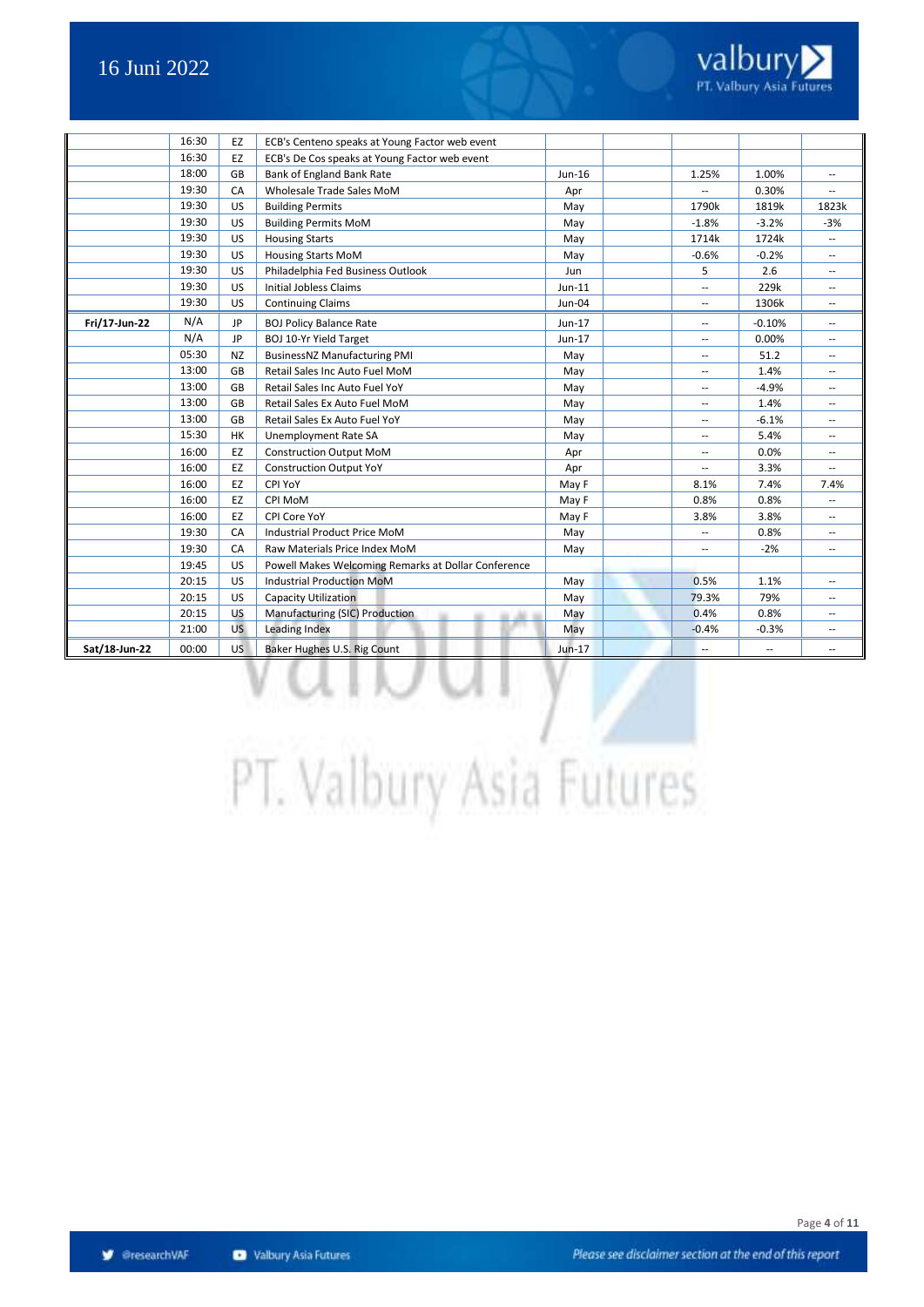|                                           |                                             |                                     | <b>EUR/USD</b><br>Interest Rate: 0.00% (EU)/1.50%-1.75% (US) |                           |                                    |                   |                  |                  |                                                                     |
|-------------------------------------------|---------------------------------------------|-------------------------------------|--------------------------------------------------------------|---------------------------|------------------------------------|-------------------|------------------|------------------|---------------------------------------------------------------------|
|                                           |                                             |                                     |                                                              |                           | LIZINGO<br>Littan                  |                   |                  |                  | 1.06643                                                             |
|                                           |                                             |                                     |                                                              |                           | 1.06777<br>1.00mm                  | <b>RESISTANCE</b> |                  |                  | 1.05857                                                             |
|                                           |                                             |                                     |                                                              |                           | 1,00340<br>LOATE<br>Literat        |                   |                  |                  | 1.05157                                                             |
|                                           |                                             |                                     |                                                              |                           | LOUIS<br>LOSER                     |                   |                  |                  | 1.03671                                                             |
|                                           |                                             | <b>Learning Head</b>                |                                                              |                           | Livene<br><b>BENNIN</b><br>1.04448 | <b>SUPPORT</b>    |                  |                  | 1.02885                                                             |
|                                           |                                             |                                     |                                                              |                           | zoten<br>ism                       |                   |                  |                  | 1.02185                                                             |
| <b>UCH-ITS</b>                            |                                             |                                     |                                                              |                           | 1,02930                            |                   |                  | <b>BUY</b>       | 1.0420                                                              |
|                                           |                                             |                                     |                                                              |                           |                                    | <b>SUGGESTION</b> |                  | <b>SELL</b>      | ---                                                                 |
| 10134-061220                              |                                             |                                     |                                                              |                           | 10.2730<br>200                     |                   |                  | S/L              | 1.0365                                                              |
| It has bright<br>A Art 2010<br>2041       | like more into<br>9 Jan 29-81<br>It is this | 02:00 - 11 Inc 12:00 - 12 Inc 13:00 | 14 Sec 28 OF<br><b>SP Sec</b><br>$24.2$ and $32$             | 18.No 03-00<br>It he impo |                                    |                   |                  | $T/P$ :          | 1.0520<br>1.0570                                                    |
| <b>DATE</b>                               | <b>OPEN</b>                                 | <b>HIGH</b>                         | <b>LOW</b>                                                   | <b>RANGE</b>              |                                    | <b>CLOSE</b>      | <b>CHANGE</b>    |                  | <b>PREVIOUS</b>                                                     |
| June 15                                   | 1.04112                                     | 1.05070                             | 1.03584                                                      | 148,6                     |                                    | 1.04458           |                  | $\bigwedge$ 32,0 | 1.04138                                                             |
|                                           | <b>WEEKLY</b>                               |                                     |                                                              | <b>JUNE</b>               |                                    |                   |                  | 2022             |                                                                     |
| <b>HIGH</b>                               |                                             | LOW                                 | <b>HIGH</b>                                                  | LOW                       |                                    |                   | <b>HIGH</b>      |                  | LOW                                                                 |
| 1.05128 (13/Jun)                          |                                             | 1.03584 (15/Jun)                    | 1.07731 (09/Jun)                                             | 1.03584 (15/Jun)          |                                    |                   | 1.14941 (10/Feb) |                  | 1.03487 (13/May)<br>All price & chart based on Valbury MT4 Platform |
|                                           |                                             |                                     | <b>USDJPY</b><br>Interest Rate: 1.50%-1.75% (US)/-0.10% (JP) |                           |                                    |                   |                  |                  |                                                                     |
| U2009 CAL 135.100 135.000 135.000 135.000 |                                             |                                     |                                                              |                           | 16.886<br>125,235                  |                   |                  |                  | 137.169                                                             |
|                                           |                                             |                                     |                                                              |                           | treini<br>34,033                   | <b>RESISTANCE</b> |                  |                  | 136.369                                                             |
|                                           |                                             |                                     |                                                              |                           | <b>MERICO</b><br>194.79            |                   |                  |                  | 135.098                                                             |
|                                           |                                             |                                     |                                                              |                           | (23.449<br>iniser                  |                   |                  |                  | 133.027                                                             |
|                                           | $\mathbb{R}$                                |                                     |                                                              |                           | (42.59)                            | <b>SUPPORT</b>    |                  |                  | 132.227                                                             |
|                                           |                                             |                                     |                                                              |                           | 10.94<br><b>HARR</b>               |                   |                  |                  | 130.956                                                             |
|                                           |                                             |                                     |                                                              |                           | 414,318<br>125, 004<br>sissis      | <b>SUGGESTION</b> |                  | <b>BUY</b>       | ---                                                                 |
| Port of La                                |                                             |                                     |                                                              |                           | 486.118<br>129.946                 |                   |                  | <b>SELL</b>      | 134.00                                                              |
| 491145-41114                              |                                             |                                     |                                                              |                           | 128,282                            |                   |                  | S/L              | 134.80                                                              |
| 45-121-24-122                             |                                             |                                     |                                                              |                           | 101.8181                           |                   |                  | $T/P$ :          | 133.00<br>132.20                                                    |

| <b>DATE</b>   | <b>OPEN</b>   | <b>HIGH</b> | LOW         | <b>RANGE</b> | <b>CLOSE</b> | <b>CHANGE</b>               | <b>PREVIOUS</b> |  |
|---------------|---------------|-------------|-------------|--------------|--------------|-----------------------------|-----------------|--|
| <b>Jun 15</b> | 135.561       | 135.569     | 133.498     | 207,1        | 133.827      | $\blacktriangleright$ 172,3 | 135.550         |  |
|               | <b>WEEKLY</b> |             |             | <b>JUNE</b>  |              |                             | 2022            |  |
| <b>HIGH</b>   |               | <b>LOW</b>  | <b>HIGH</b> | LOW          |              | <b>HIGH</b>                 | LOW             |  |

 **135.579 (14/Jun) 133.498 (15/Jun) 135.579 (14/Jun) 128.638 (01/Jun) 135.579 (14/Jun) 113.463 (24/Jan)**

The men the most

 $\frac{1}{2}$  for 1970.

 $\frac{1}{10}$  is

The Hot The Not

**y** @researchVAF

**A ber Hown**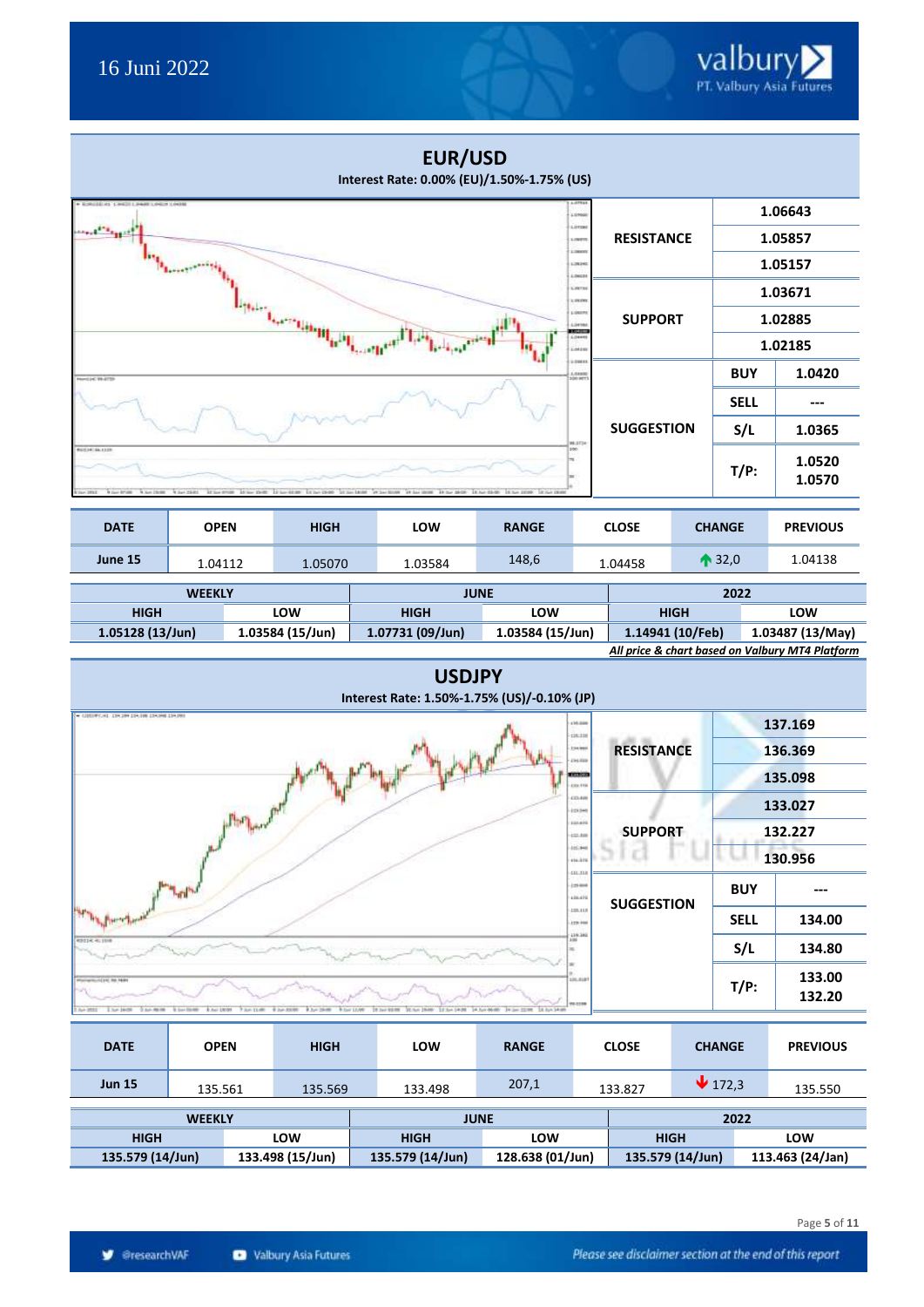

| <b>HIGH</b>        | .ow                | <b>HIGH</b>        | LOW              | <b>HIGH</b>                                     | LOW              |
|--------------------|--------------------|--------------------|------------------|-------------------------------------------------|------------------|
| $1.22997(13/$ Jun) | $1.19330(14/$ Jun) | $1.26157(01/$ Jun) | 1.19330 (14/Jun) | 1.37477 (13/Jan)                                | 1.19330 (14/Jun) |
|                    |                    |                    |                  | All price & chart based on Valbury MT4 Platform |                  |





| <b>DATE</b>        | <b>OPEN</b>      | <b>HIGH</b> | LOW             | <b>RANGE</b>     | <b>CLOSE</b>       | <b>CHANGE</b>               |     | <b>PREVIOUS</b> |
|--------------------|------------------|-------------|-----------------|------------------|--------------------|-----------------------------|-----|-----------------|
| June 15            | 1.00102          | 1.00489     | 0.99303         | 118,6            | 0.99358            | $\blacktriangledown_{77.0}$ |     | 1.00128         |
|                    | <b>WEEKLY</b>    |             |                 | <b>JUNE</b>      |                    | 2022                        |     |                 |
| <b>HIGH</b>        |                  | LOW         | <b>HIGH</b>     | <b>LOW</b>       | <b>HIGH</b>        |                             | LOW |                 |
| $1.00489(15/$ Jun) | 0.98726 (14/Jun) |             | 1.00489(15/Jun) | 0.95676 (02/Jun) | 1.00634 $(16/May)$ |                             |     | 0.90908(13/Jan) |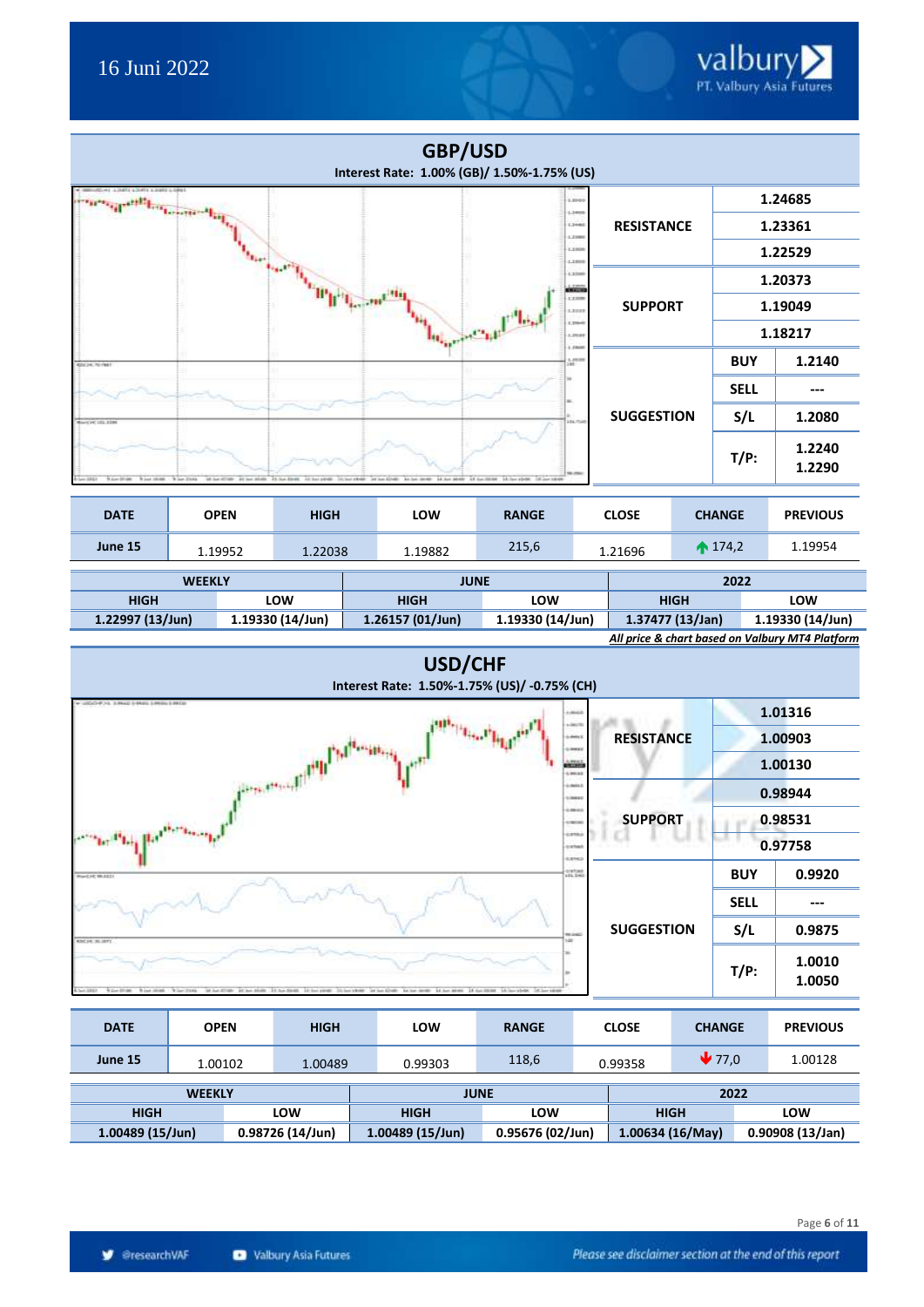|                                                          |                                                 |                                            | <b>AUD/USD</b><br>Interest Rate: 0.85% (AU)/ 1.50%-1.75% (US)          |              |                                 |                   |  |                   |                  |  |
|----------------------------------------------------------|-------------------------------------------------|--------------------------------------------|------------------------------------------------------------------------|--------------|---------------------------------|-------------------|--|-------------------|------------------|--|
| + AUDORD HI - 5 49981 5 6996 1 2000 0.0000               |                                                 |                                            |                                                                        |              | <b>MARKET</b><br>A-22446        |                   |  |                   | 0.72138          |  |
|                                                          |                                                 |                                            |                                                                        |              | a ratio<br>6.03268<br>n/case    | <b>RESISTANCE</b> |  |                   | 0.71187          |  |
|                                                          |                                                 |                                            |                                                                        |              | 6,70788<br>5-75410              |                   |  |                   | 0.70618          |  |
|                                                          |                                                 |                                            |                                                                        |              | 6.7418<br>170941                |                   |  |                   | 0.69098          |  |
|                                                          | 6-76Tax<br>6.70466<br>0.79399<br><b>EXISTEN</b> |                                            |                                                                        |              |                                 |                   |  | 0.68147           |                  |  |
|                                                          |                                                 |                                            |                                                                        |              |                                 |                   |  |                   | 0.67578          |  |
|                                                          |                                                 |                                            |                                                                        |              | comm<br>0.49616<br><b>GREEK</b> |                   |  | <b>BUY</b>        | 0.6995           |  |
|                                                          |                                                 |                                            |                                                                        |              | <b>GANVER</b><br>1.0000         | <b>SUGGESTION</b> |  | <b>SELL</b>       |                  |  |
| ASSOCIATED                                               |                                                 |                                            |                                                                        |              | 0.44415<br>3mt                  |                   |  | S/L               | 0.6940           |  |
| ANTI-TILL R. LAND AD AN<br>3 hat 180.00<br>3.3cm 140.000 | h ho 01400<br>4.3+18.00<br>7 list 11:00:        | 9 Am (1166)<br>A Jun 83180<br>18 Aug 19 UH | Who COST   R.A. (1998). 13 ha 14:00 34:16:00 14:1-1 (2012) 13:3-1-1-20 |              | you, take<br><b>VE-PARK</b>     |                   |  | $T/P$ :           | 0.7060<br>0.7115 |  |
| <b>DATE</b>                                              | <b>OPEN</b>                                     | <b>HIGH</b>                                | LOW                                                                    | <b>RANGE</b> |                                 | <b>CLOSE</b>      |  | <b>CHANGE</b>     | <b>PREVIOUS</b>  |  |
| <b>Jun 15</b>                                            | 0.68743                                         | 0.70236                                    | 0.68716                                                                | 152,0        |                                 | 0.70050           |  | $\bigwedge$ 131,4 | 0.68736          |  |
|                                                          | <b>WEEKIY</b>                                   |                                            | <b>ILINE</b>                                                           |              |                                 |                   |  | 2022              |                  |  |

| <b>WEEKLY</b>      |                  | <b>JUNE</b>      |                 | 2022                                             |                  |
|--------------------|------------------|------------------|-----------------|--------------------------------------------------|------------------|
| HIGH               | .ow              | <b>HIGH</b>      | LOW             | <b>HIGH</b>                                      | <b>LOW</b>       |
| $0.70333(13/$ Jun) | 0.68499 (14/Jun) | 0.72820 (03/Jun) | 0.68499(14/Jun) | 0.76603(05/Apr)                                  | 0.68280 (12/May) |
|                    |                  |                  |                 | All price B chart becad on Valkun: BATA Blatform |                  |



| <b>DATE</b>                              | <b>OPEN</b>   | <b>HIGH</b> | <b>LOW</b>      | <b>RANGE</b>       | <b>CLOSE</b> | <b>CHANGE</b>            |                        | <b>PREVIOUS</b> |  |
|------------------------------------------|---------------|-------------|-----------------|--------------------|--------------|--------------------------|------------------------|-----------------|--|
| <b>Jun 15</b>                            | 0.62142       | 0.63122     | 0.62132         | 99,0               | 0.62836      | $\bigwedge$ 69.1         |                        | 0.62145         |  |
|                                          | <b>WEEKLY</b> |             |                 | <b>JUNE</b>        |              |                          | LOW<br>0.61955(14/Jun) |                 |  |
| <b>HIGH</b>                              |               | LOW         | <b>HIGH</b>     | LOW                | <b>HIGH</b>  |                          |                        |                 |  |
| $0.61955(14/$ Jun)<br>$0.63488(13/$ Jun) |               |             | 0.65753(03/Jun) | $0.61955(14/$ Jun) |              | 2022<br>0.70331 (05/Apr) |                        |                 |  |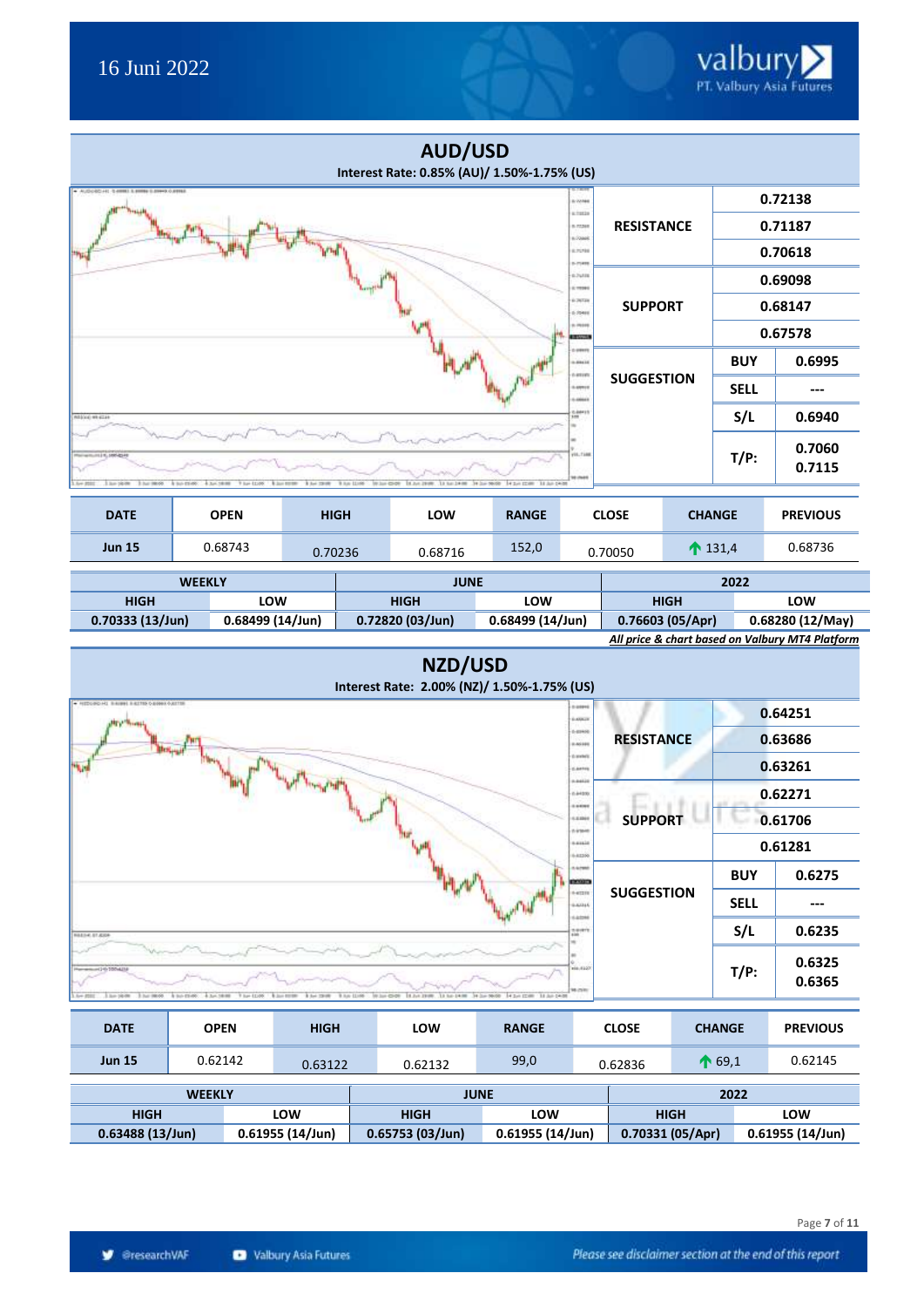|                                                                   |                                                       |                                                                                        | USD/CAD<br>Interest Rate: 1.50%-1.75% (US)/ 1.50% (CA) |                           |                             |                   |         |                  |                 |  |
|-------------------------------------------------------------------|-------------------------------------------------------|----------------------------------------------------------------------------------------|--------------------------------------------------------|---------------------------|-----------------------------|-------------------|---------|------------------|-----------------|--|
| + USSCAD-HL STRIKE LIBHO STRIKE LIBITS                            |                                                       |                                                                                        |                                                        |                           | 1.09976<br>$+28881$         |                   |         |                  | 1.30991         |  |
|                                                                   |                                                       |                                                                                        | <b>Philip<sup>rise</sup></b>                           |                           | 4.29999<br>1,2818.          | <b>RESISTANCE</b> |         |                  | 1.30468         |  |
|                                                                   |                                                       |                                                                                        |                                                        | 130220<br>4,38139         |                             |                   |         | 1.29664          |                 |  |
|                                                                   | 1, 29146<br>4.27886                                   |                                                                                        |                                                        |                           |                             |                   |         |                  | 1.28337         |  |
|                                                                   |                                                       |                                                                                        |                                                        |                           | 1.17946<br>come             | <b>SUPPORT</b>    |         | 1.27814          |                 |  |
|                                                                   |                                                       |                                                                                        |                                                        |                           | 1,2798<br>$+36366$<br>1,999 |                   |         |                  | 1.27010         |  |
|                                                                   |                                                       |                                                                                        |                                                        |                           | 126318<br>4,09928           |                   |         | <b>BUY</b>       | ---             |  |
|                                                                   |                                                       |                                                                                        |                                                        |                           | 1,7444<br>1,25369           |                   |         | <b>SELL</b>      | 1.2895          |  |
| 10121-0-022                                                       |                                                       |                                                                                        |                                                        |                           | 1.36000<br>÷                | <b>SUGGESTION</b> |         | S/L              | 1.2945          |  |
| WILLIAM 95-5999<br><b>Ave Stritt</b><br>1.5m 14.00<br>3-240 99300 | 8. Bull (20-89)<br>8.3pt 18:00<br><b>7. San 11/00</b> | 10.1pr (500) 14.3pt (1930) 12.3pt (4.00)<br>8 Jun 91100<br>8.3ml (1919)<br>9 Am (1/69) | 34.3a+56/00<br>14 Jun 22100 18 Jun 14-dit              | 101.021<br><b>Jo.1936</b> |                             |                   | $T/P$ : | 1.2835<br>1.2785 |                 |  |
| <b>DATE</b>                                                       | <b>OPEN</b>                                           | <b>HIGH</b>                                                                            | LOW                                                    | <b>RANGE</b>              |                             | <b>CLOSE</b>      |         | <b>CHANGE</b>    | <b>PREVIOUS</b> |  |
| <b>Jun 15</b>                                                     | 1.29538                                               | 1.29946                                                                                | 1.28619                                                | 132,7                     |                             | 1.28860           |         | $\bigvee$ 68,7   | 1.29547         |  |

| <b>WEEKLY</b>                                   |                  | <b>JUNE</b>      |                  | 2022             |                  |  |  |
|-------------------------------------------------|------------------|------------------|------------------|------------------|------------------|--|--|
| <b>HIGH</b>                                     | LOW              | <b>HIGH</b>      | LOW              | <b>HIGH</b>      | LOW              |  |  |
| 1.29946 (15/Jun)                                | 1.27876 (13/Jun) | 1.29946 (15/Jun) | 1.25165 (08/Jun) | 1.30758 (12/May) | 1.24016 (05/Apr) |  |  |
| All price & chart based on Valbury MT4 Platform |                  |                  |                  |                  |                  |  |  |



| <b>DATE</b>      |  | <b>OPEN</b> | <b>HIGH</b>      |  | LOW              | <b>RANGE</b>     | <b>CLOSE</b>     | <b>CHANGE</b>               |     | <b>PREVIOUS</b>  |
|------------------|--|-------------|------------------|--|------------------|------------------|------------------|-----------------------------|-----|------------------|
| <b>Jun 15</b>    |  | 141.170     | 141.487          |  | 139.523          | 196,4            | 139.799          | $\blacktriangleright$ 137,1 |     | 141.170          |
|                  |  |             |                  |  | <b>JUNE</b>      |                  |                  | 2022                        |     |                  |
| <b>HIGH</b>      |  |             | LOW              |  | <b>HIGH</b>      | <b>LOW</b>       | <b>HIGH</b>      |                             | LOW |                  |
| 141.766 (13/Jun) |  |             | 139.381 (13/Jun) |  | 144.244 (08/Jun) | 138.086 (01/Jun) | 144.244 (08/Jun) |                             |     | 124.384 (07/Mar) |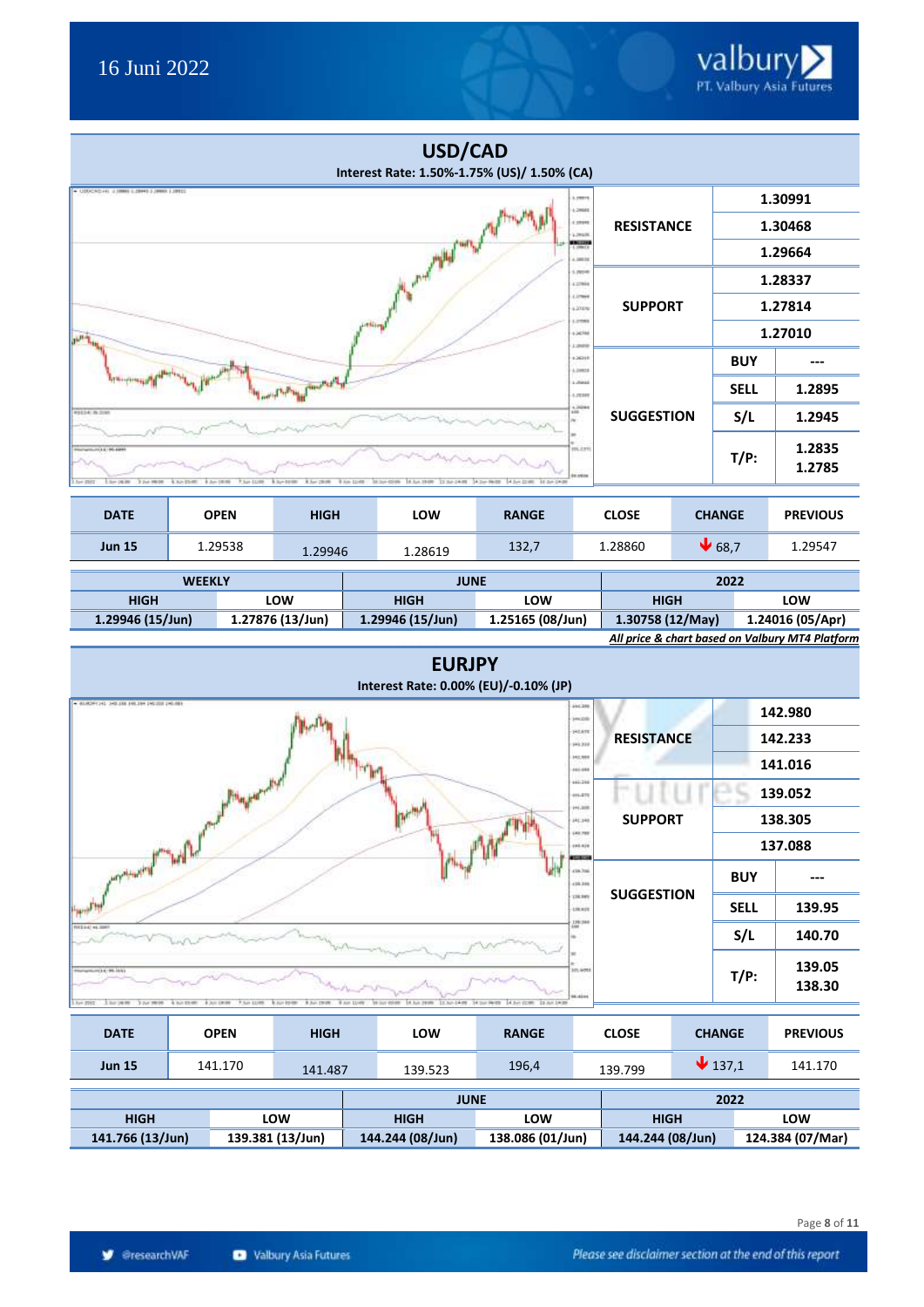| <b>GOLD (XAU/USD)</b>                                               |                                |             |                                                                   |                   |                              |                   |         |                  |                 |  |
|---------------------------------------------------------------------|--------------------------------|-------------|-------------------------------------------------------------------|-------------------|------------------------------|-------------------|---------|------------------|-----------------|--|
| . SAUCRO HO HELLIS SEELER SECURE SEELER                             |                                |             |                                                                   |                   | 4476.79<br>$+476.33$         |                   |         |                  | 1882.19         |  |
|                                                                     |                                |             | 1485.80<br>1883.40                                                | <b>RESISTANCE</b> |                              |                   | 1861.96 |                  |                 |  |
|                                                                     | $\mathbb{R}^{N_{\text{high}}}$ |             |                                                                   |                   |                              |                   |         | 1847.78          |                 |  |
|                                                                     |                                |             |                                                                   |                   |                              |                   |         | 1813.37          |                 |  |
|                                                                     |                                |             |                                                                   |                   |                              |                   |         | 1793.14          |                 |  |
|                                                                     |                                |             |                                                                   |                   | ationis<br>1216-10<br>453,81 |                   |         |                  | 1778.96         |  |
|                                                                     |                                |             |                                                                   |                   | 4811.11<br>JEER PE           |                   |         | <b>BUY</b>       | 1831.00         |  |
|                                                                     |                                |             |                                                                   |                   | 1011.36<br>1961.95           | <b>SUGGESTION</b> |         | <b>SELL</b>      |                 |  |
| ADDIRECTM                                                           |                                |             |                                                                   |                   | 1861.60<br>aliti             |                   |         | S/L              | 1817.00         |  |
| PARTS PELR) 1981-4722.<br>3.501.01.01.<br>2 lot 50-51.<br>3cm 254.2 | 126.8477<br><b>81.43md</b>     |             |                                                                   | $T/P$ :           | 1847.00<br>1861.00           |                   |         |                  |                 |  |
|                                                                     |                                |             | 38 30-9000 30 So 1401 13 to 1101 34 So 94th 14 So 1201 13 So 1201 |                   |                              |                   |         |                  |                 |  |
| <b>DATE</b>                                                         | <b>OPEN</b>                    | <b>HIGH</b> | LOW                                                               | <b>RANGE</b>      |                              | <b>CLOSE</b>      |         | <b>CHANGE</b>    | <b>PREVIOUS</b> |  |
| <b>Jun 15</b>                                                       | 1808.40                        | 1841.73     | 1807.32                                                           | 34.41             |                              | 1833.60           |         | $\uparrow$ 25.54 | 1808.06         |  |

| <b>WEEKLY</b>    |                  |                    | 2022<br><b>JUNE</b> |                  |                  |
|------------------|------------------|--------------------|---------------------|------------------|------------------|
| HIGH             | LOW              | <b>HIGH</b>        | LOW                 | <b>HIGH</b>      | LOW              |
| 1877.27 (13/Jun) | 1804.99 (14/Jun) | $1877.27(13/$ Jun) | 1804.99 (14/Jun)    | 2070.27 (08/Mar) | 1780.17 (28/Jan) |



| <b>DATE</b>     | <b>OPEN</b>   | <b>HIGH</b>     | LOW             | <b>RANGE</b>    | <b>CLOSE</b>    | <b>CHANGE</b>     | <b>PREVIOUS</b> |  |
|-----------------|---------------|-----------------|-----------------|-----------------|-----------------|-------------------|-----------------|--|
| <b>Jun 15</b>   | 21.039        | 21.824          | 20.984          | 0.840           | 21.657          | $\bigwedge 0.642$ | 21.015          |  |
|                 | <b>WEEKLY</b> |                 | <b>JUNE</b>     |                 | 2022            |                   |                 |  |
| <b>HIGH</b>     |               | LOW             | <b>HIGH</b>     | LOW             | <b>HIGH</b>     |                   | LOW             |  |
| 21.906 (13/Jun) |               | 20.872 (14/Jun) | 22.491 (06/Jun) | 20.872 (14/Jun) | 26.927 (08/Mar) |                   | 20.433 (13/May) |  |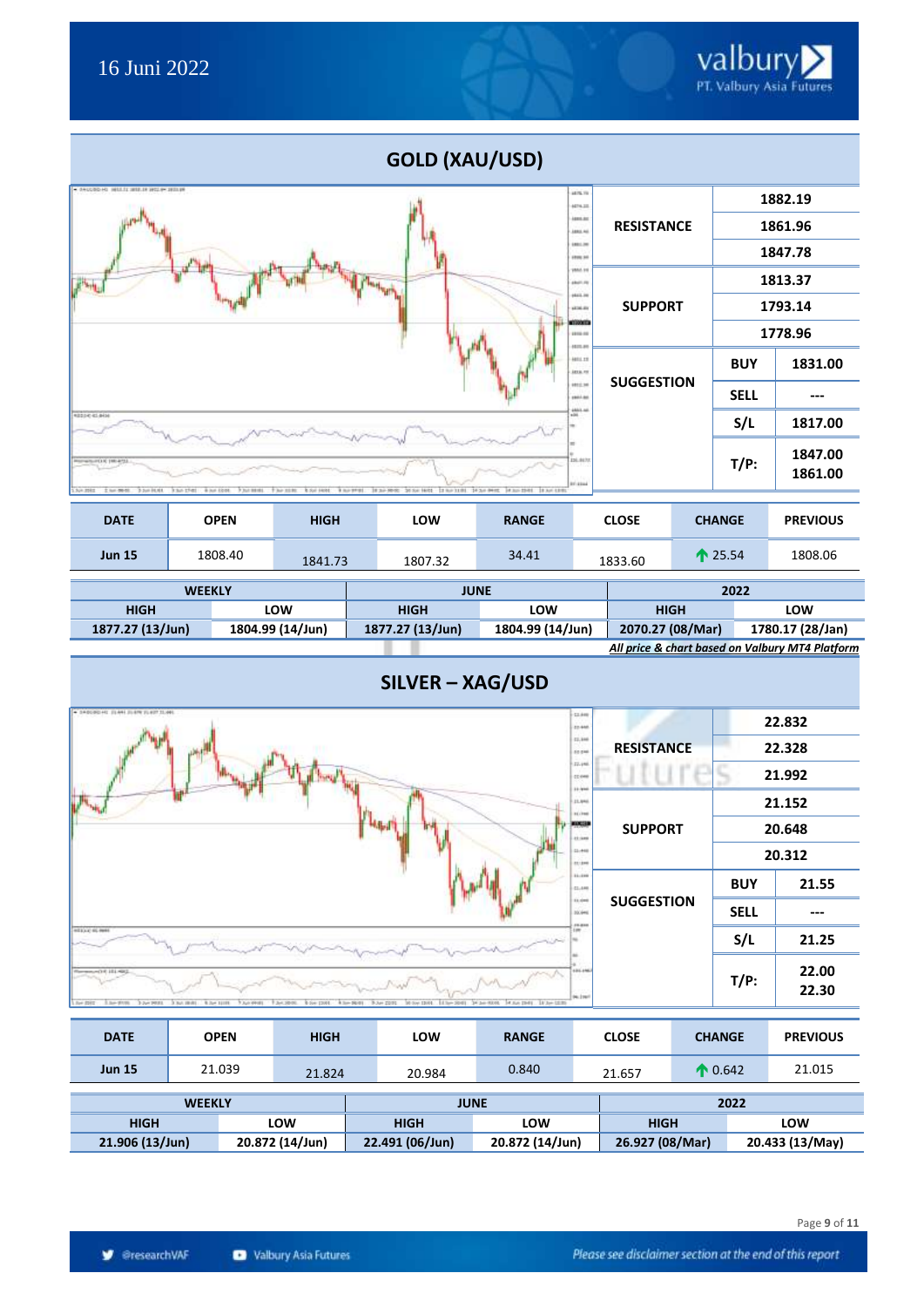| OIL WTI - CL-JUL/USD<br>(Exp. 17 June 2022)                                                                                                                                                                                                  |                   |             |                  |
|----------------------------------------------------------------------------------------------------------------------------------------------------------------------------------------------------------------------------------------------|-------------------|-------------|------------------|
| $-$ CAN TRUE (1) 3 100 F DR 1<br>(11.78)<br>022.96                                                                                                                                                                                           |                   |             | 123.70           |
| (11.18)<br>121.00                                                                                                                                                                                                                            | <b>RESISTANCE</b> | 121.65      |                  |
| 131.00<br>125.76                                                                                                                                                                                                                             |                   | 118.73      |                  |
| 138.86<br>146.46                                                                                                                                                                                                                             |                   | 113.76      |                  |
| ezr.at<br>136.95<br>maa                                                                                                                                                                                                                      | <b>SUPPORT</b>    | 111.71      |                  |
| in.n<br>111.00<br>638.38                                                                                                                                                                                                                     |                   | 108.79      |                  |
| 144.88<br>111.38                                                                                                                                                                                                                             |                   | <b>BUY</b>  |                  |
| 133,791<br>130.88<br><b>RSILIAL 33 Bast</b>                                                                                                                                                                                                  |                   | <b>SELL</b> | 116.00           |
|                                                                                                                                                                                                                                              | <b>SUGGESTION</b> | S/L         | 118.05           |
| 104.541<br>Monartuncial 98-2427.<br>44,5346<br>Ay later<br>MALASHI 19 NO 1798 - 13 NO 1898<br>Je juli 45:00<br>14 Jun Atold<br>1.167.20100<br>4.44.1590<br>7 July 244-945<br>B lash kilomet<br>T Air 100-000<br>14 Jul 1910<br>Auto Ad offer |                   | $T/P$ :     | 113.75<br>111.70 |

| <b>DATE</b>   | <b>OPEN</b> | <b>HIGH</b> | <b>LOW</b> | <b>RANGE</b> | <b>CLOSE</b> | <b>CHANGE</b>              | <b>PREVIOUS</b> |
|---------------|-------------|-------------|------------|--------------|--------------|----------------------------|-----------------|
| <b>Jun 15</b> | 119.08      | 119.60      | 114.63     | 4.97         | 115.81       | $\blacktriangleright$ 3.23 | 119.04          |

| <b>WEEKLY</b>   |                 |                 | <b>JUNE</b>     | 2022            |                |  |
|-----------------|-----------------|-----------------|-----------------|-----------------|----------------|--|
| <b>HIGH</b>     | <b>LOW</b>      | <b>HIGH</b>     | LOW             | <b>HIGH</b>     | LOW            |  |
| 123.68 (14/Jun) | 114.63 (15/Jun) | 123.68 (14/Jun) | 111.22 (02/Jun) | 130.57 (07/Mar) | 74.27 (03/Jan) |  |
|                 |                 |                 |                 |                 | .<br>.         |  |

*All price & chart based on Valbury MT4 Platform*